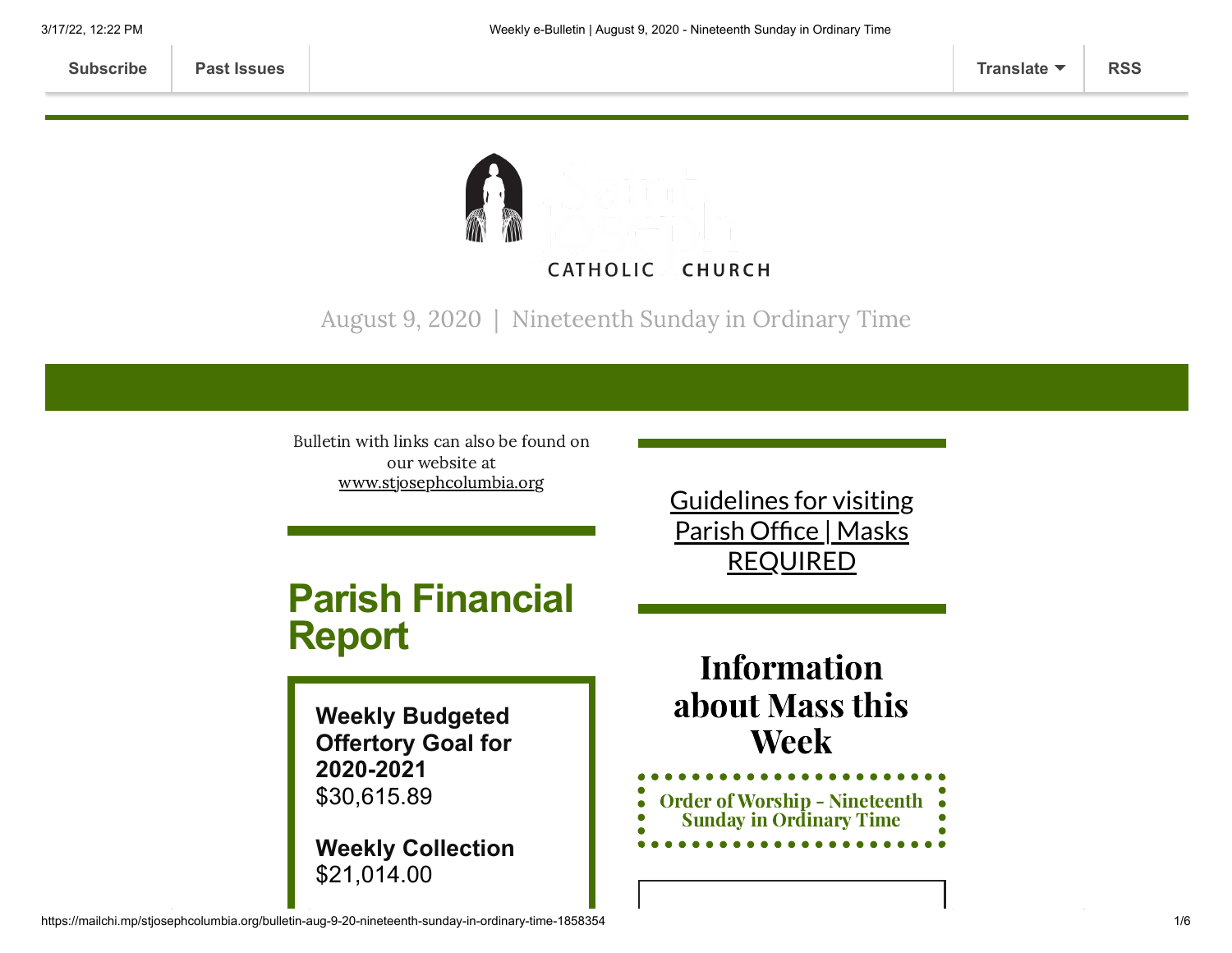Support the [Bicentennial](https://www.stjosephcolumbia.org/bicentennial-campaign) Campaign

## Click on image below to enlarge



**SICENTENNIAL CHURCH** IMPROVEMENTS courtyard entrance and the Bonham side entrance Replace the one existing restroom with three handicap accessible restrooms Improve the cry room space





**FAITH FORMATION** 

*at* 



Carolina, for the safety and protection of our Parishioners and Priests, we will continue to offer all public Masses in the Gym.

For Weekend Masses: Parishioners may choose to attend either the Saturday Vigil Mass at 5:30 PM or one of the Sunday Masses at 8:00 AM or 12:15 PM. The Church will remain closed for the 10:30 AM livestream Mass on Sundays, for the time being.

For Daily Masses: Masses are offered in the gym at 7:30 AM - Tuesdays - Fridays, as well as via livestream at 12 PM (T-F) on our Facebook Page and YouTube Channel.

Please note that we are still required to limit our seating capacity in the gym to 211 people, and continue to practice all precautionary measures that are in place to ensure we are protecting one another from the spread of COVID-19.

The Church will be open for private prayer Monday – Friday, 8:00-3:00 PM.

Click **[HERE](https://www.stjosephcolumbia.org/resuming-public-masses)** for information about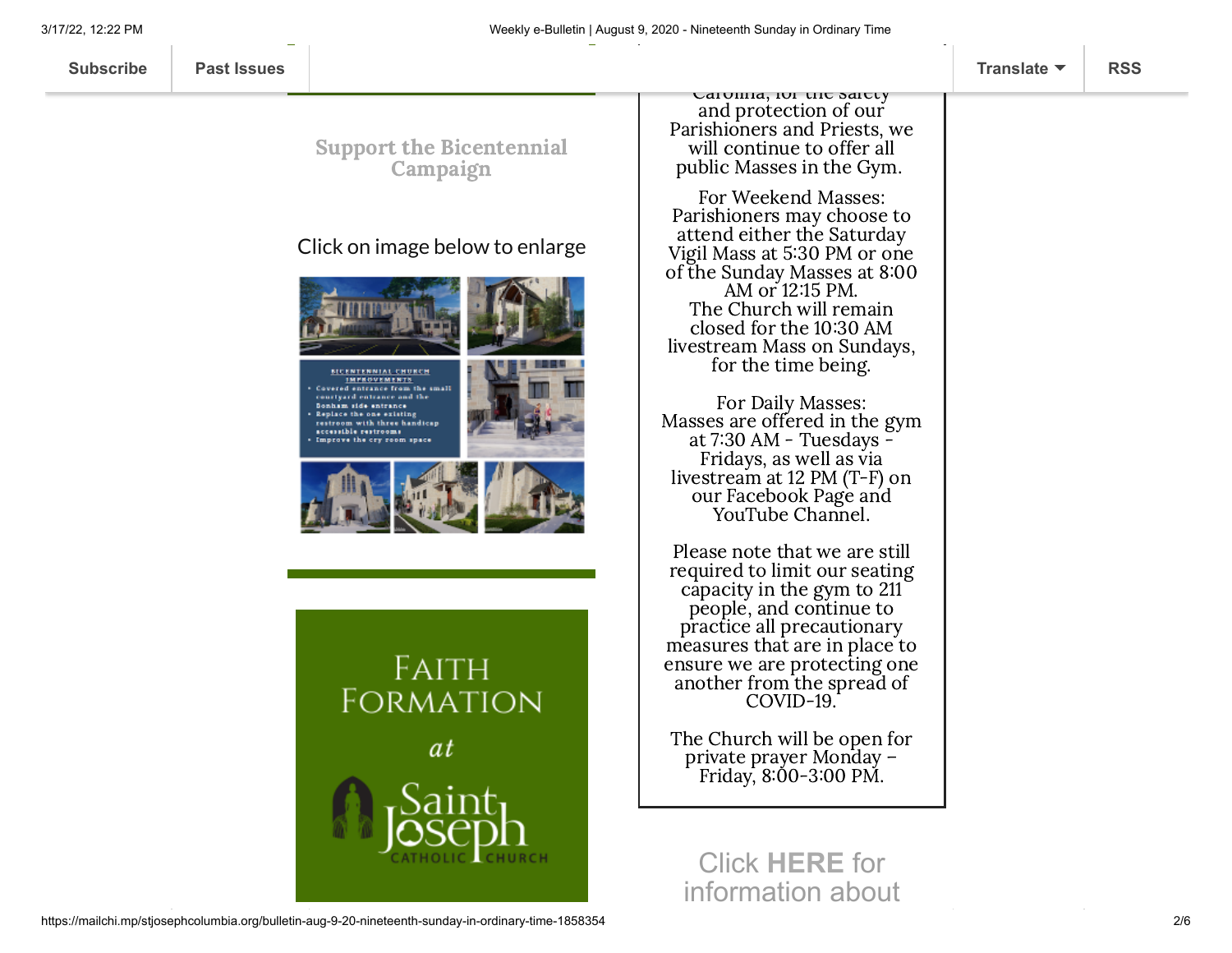Our Religious Education program for Children is seeking volunteers for our upcoming school year.

Even though we are still working out the final details of exactly what this upcoming year will look like we know we are going to need some help! St. Joseph is looking for more volunteers to join our excellent team and to be catechists and classroom aides for all grades for this new school year. Please consider joining this exciting and fulfilling ministry of sharing our faith with the next generation. You do not need experience, just a willingness to help and share your faith!

Contact

[ben@stjosephcolumbia.org](mailto:ben@stjosephcolumbia.org%C2%A0) or call the parish office (803.254.7646) with questions or to volunteer.

Masses at St. Joseph's

Our livestream Masses can be found on our Facebook page and YouTube Channel: [https://www.facebook.com/stjosephcolum](https://www.facebook.com/stjosephcolumbia/) bia/ [https://www.youtube.com/c/StJosephCath](https://www.youtube.com/c/StJosephCatholicChurchColumbiaSC) olicChurchColumbiaSC Broadcasting on 90.9 FM

# Click **Here** for Mass [Intentions for](https://www.stjosephcolumbia.org/mass-intentions) the Week

## In [Memoriam](https://www.stjosephcolumbia.org/in-memoriam)

Statement from the Roman Catholic Diocese of [Charleston](https://files.constantcontact.com/4eac7125301/bee1f41b-753e-497a-97c9-3699cd3506a4.pdf) regarding the SAFE



**Join Us for Eucharistic Adoration on Tuesdays**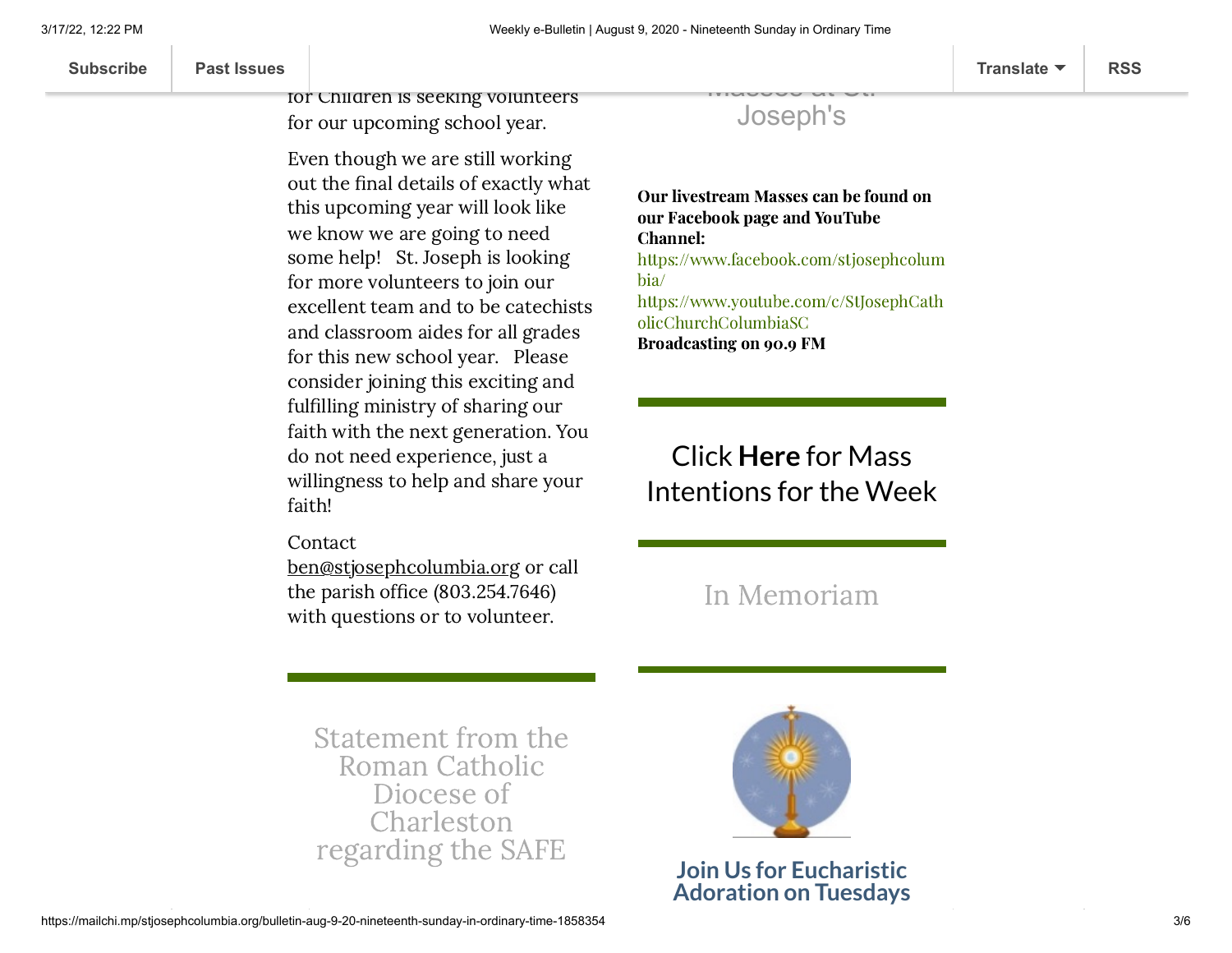**Click Here for the Signup [Schedule](https://www.stjosephcolumbia.org/copy-of-eucharistic-adoration-signu)**

## More Info On SAFE [Grants](https://files.constantcontact.com/4eac7125301/3aa931c4-db33-4c46-978b-30aedd96053f.pdf)

[restraining](https://files.constantcontact.com/4eac7125301/bee1f41b-753e-497a-97c9-3699cd3506a4.pdf) order



Important Dates: Student Orientations begin the week of 8/17 Classes begin on 8/25 (note date change) Please visit [www.cnhs.org](http://www.cnhs.org/) for details and to view our COVID Response section.

## **UPDATE ON SVP FOOD PANTRY**

## **The St. Vincent de Paul Food Pantry will now**

### **Details about Resuming [Confessions](https://www.stjosephcolumbia.org/confessions)**

*Please Pray for the [Homebound/Sick of](https://www.stjosephcolumbia.org/pray-for-the-homebound-sick-of-pari) the Parish*

Rosary Vigil for Life Saturday, August 15, 2020 8:00am - 9:15am

Please join in this powerful prayer to end abortion on the Solemnity of the Assumption of the Blessed Virgin Mary.

Pray with us on Zoom or on location at Planned Parenthood of Columbia,

https://mailchi.mp/stjosephcolumbia.org/bulletin-aug-9-20-nineteenth-sunday-in-ordinary-time-1858354 4/6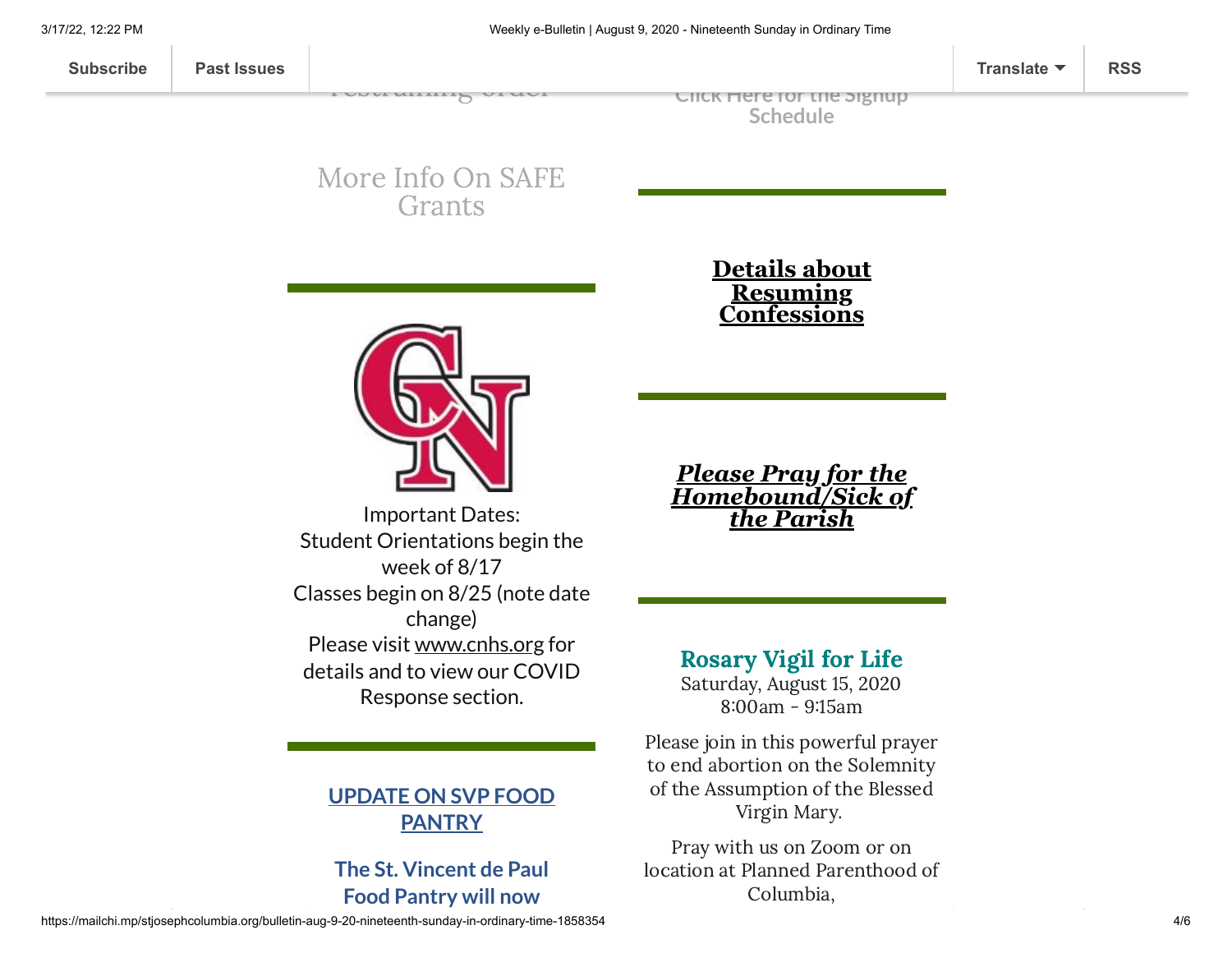



On Friday, August 14, the school is looking for adults or children 14 years or older to help unpack the classroom storage units. The unpacking will start at 8 AM. Cardinal Newman has approved this event for student service hours. All volunteers must be symptom free, wear masks, and socially distance while on campus. Please notify the school office (803.254.6736) if you would like to volunteer to help with this move-in day. The school office is available 8:00 AM - 3:30 PM to address questions. Volunteers will be asked to sign a volunteer waiver.